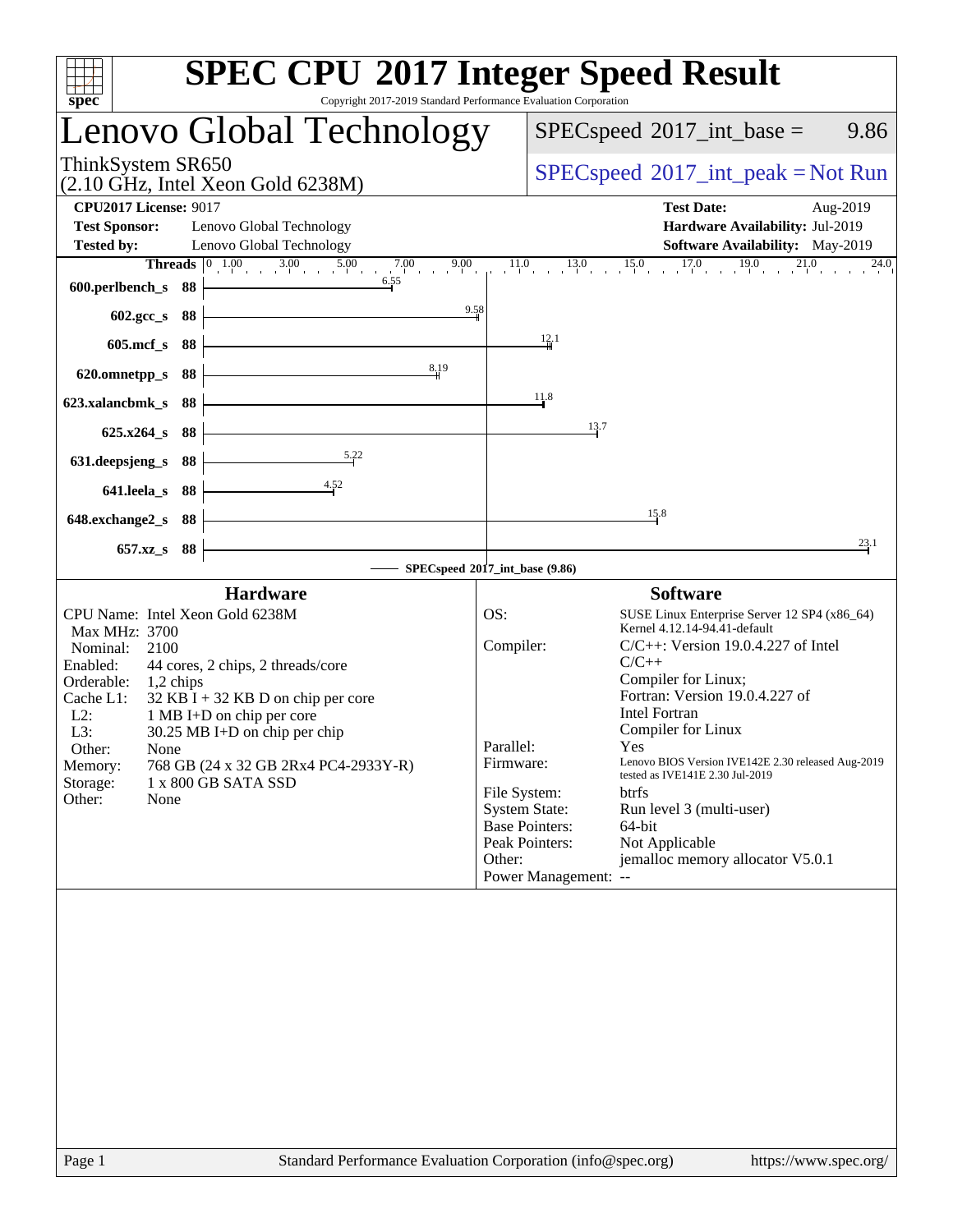

#### **[SPEC CPU](http://www.spec.org/auto/cpu2017/Docs/result-fields.html#SPECCPU2017IntegerSpeedResult)[2017 Integer Speed Result](http://www.spec.org/auto/cpu2017/Docs/result-fields.html#SPECCPU2017IntegerSpeedResult)** Copyright 2017-2019 Standard Performance Evaluation Corporation

# Lenovo Global Technology

(2.10 GHz, Intel Xeon Gold 6238M)

 $SPECspeed^{\circ}2017\_int\_base =$  $SPECspeed^{\circ}2017\_int\_base =$  9.86

### ThinkSystem SR650<br>  $SPECspeed^{\circ}2017\_int\_peak = Not Run$  $SPECspeed^{\circ}2017\_int\_peak = Not Run$

**[Test Sponsor:](http://www.spec.org/auto/cpu2017/Docs/result-fields.html#TestSponsor)** Lenovo Global Technology **[Hardware Availability:](http://www.spec.org/auto/cpu2017/Docs/result-fields.html#HardwareAvailability)** Jul-2019

**[CPU2017 License:](http://www.spec.org/auto/cpu2017/Docs/result-fields.html#CPU2017License)** 9017 **[Test Date:](http://www.spec.org/auto/cpu2017/Docs/result-fields.html#TestDate)** Aug-2019 **[Tested by:](http://www.spec.org/auto/cpu2017/Docs/result-fields.html#Testedby)** Lenovo Global Technology **[Software Availability:](http://www.spec.org/auto/cpu2017/Docs/result-fields.html#SoftwareAvailability)** May-2019

#### **[Results Table](http://www.spec.org/auto/cpu2017/Docs/result-fields.html#ResultsTable)**

| <b>Base</b>                                |                |                |       | <b>Peak</b>    |       |                |       |                |                |              |                |              |                |              |
|--------------------------------------------|----------------|----------------|-------|----------------|-------|----------------|-------|----------------|----------------|--------------|----------------|--------------|----------------|--------------|
| <b>Benchmark</b>                           | <b>Threads</b> | <b>Seconds</b> | Ratio | <b>Seconds</b> | Ratio | <b>Seconds</b> | Ratio | <b>Threads</b> | <b>Seconds</b> | <b>Ratio</b> | <b>Seconds</b> | <b>Ratio</b> | <b>Seconds</b> | <b>Ratio</b> |
| 600.perlbench_s                            | 88             | 270            | 6.57  | 271            | 6.55  | 271            | 6.55  |                |                |              |                |              |                |              |
| $602.\text{gcc}\_\text{s}$                 | 88             | 418            | 9.52  | <u>416</u>     | 9.58  | 416            | 9.58  |                |                |              |                |              |                |              |
| $605$ .mcf s                               | 88             | 394            | 12.0  | <u>391</u>     | 12.1  | 389            | 12.1  |                |                |              |                |              |                |              |
| 620.omnetpp_s                              | 88             | 199            | 8.21  | 201            | 8.11  | <u> 199</u>    | 8.19  |                |                |              |                |              |                |              |
| 623.xalancbmk s                            | 88             | 120            | 11.9  | 120            | 11.8  | 120            | 11.8  |                |                |              |                |              |                |              |
| 625.x264 s                                 | 88             | 128            | 13.7  | 129            | 13.7  | 129            | 13.7  |                |                |              |                |              |                |              |
| 631.deepsjeng_s                            | 88             | 274            | 5.22  | 274            | 5.22  | 274            | 5.22  |                |                |              |                |              |                |              |
| $641$ .leela_s                             | 88             | 377            | 4.52  | 377            | 4.53  | 377            | 4.52  |                |                |              |                |              |                |              |
| $648$ .exchange $2_s$                      | 88             | 186            | 15.8  | 186            | 15.8  | 186            | 15.8  |                |                |              |                |              |                |              |
| $657.xz$ s                                 | 88             | 267            | 23.1  | 267            | 23.1  | 267            | 23.1  |                |                |              |                |              |                |              |
| $SPECspeed^{\circ}2017$ int base =<br>9.86 |                |                |       |                |       |                |       |                |                |              |                |              |                |              |

**[SPECspeed](http://www.spec.org/auto/cpu2017/Docs/result-fields.html#SPECspeed2017intpeak)[2017\\_int\\_peak =](http://www.spec.org/auto/cpu2017/Docs/result-fields.html#SPECspeed2017intpeak) Not Run**

Results appear in the [order in which they were run.](http://www.spec.org/auto/cpu2017/Docs/result-fields.html#RunOrder) Bold underlined text [indicates a median measurement.](http://www.spec.org/auto/cpu2017/Docs/result-fields.html#Median)

#### **[Operating System Notes](http://www.spec.org/auto/cpu2017/Docs/result-fields.html#OperatingSystemNotes)**

Stack size set to unlimited using "ulimit -s unlimited"

### **[General Notes](http://www.spec.org/auto/cpu2017/Docs/result-fields.html#GeneralNotes)**

Environment variables set by runcpu before the start of the run: KMP AFFINITY = "granularity=fine, scatter" LD\_LIBRARY\_PATH = "/home/cpu2017-1.0.5-ic19.0u4/lib/intel64" LD\_LIBRARY\_PATH = "\$LD\_LIBRARY\_PATH:/home/cpu2017-1.0.5-ic19.0u4/je5.0.1-64" OMP\_STACKSIZE = "192M" Binaries compiled on a system with 1x Intel Core i9-799X CPU + 32GB RAM memory using Redhat Enterprise Linux 7.5 Transparent Huge Pages enabled by default Prior to runcpu invocation Filesystem page cache synced and cleared with: sync; echo 3> /proc/sys/vm/drop\_caches NA: The test sponsor attests, as of date of publication, that CVE-2017-5754 (Meltdown) is mitigated in the system as tested and documented. Yes: The test sponsor attests, as of date of publication, that CVE-2017-5753 (Spectre variant 1) is mitigated in the system as tested and documented. Yes: The test sponsor attests, as of date of publication, that CVE-2017-5715 (Spectre variant 2) is mitigated in the system as tested and documented. Yes: The test sponsor attests, as of date of publication, that CVE-2018-3640 (Spectre variant 3a) is mitigated in the system as tested and documented. Yes: The test sponsor attests, as of date of publication, that CVE-2018-3639 (Spectre variant 4) is mitigated in the system as tested and documented. jemalloc, a general purpose malloc implementation built with the RedHat Enterprise 7.5, and the system compiler gcc 4.8.5 **(Continued on next page)**

| Page 2 | Standard Performance Evaluation Corporation (info@spec.org) | https://www.spec.org/ |
|--------|-------------------------------------------------------------|-----------------------|
|        |                                                             |                       |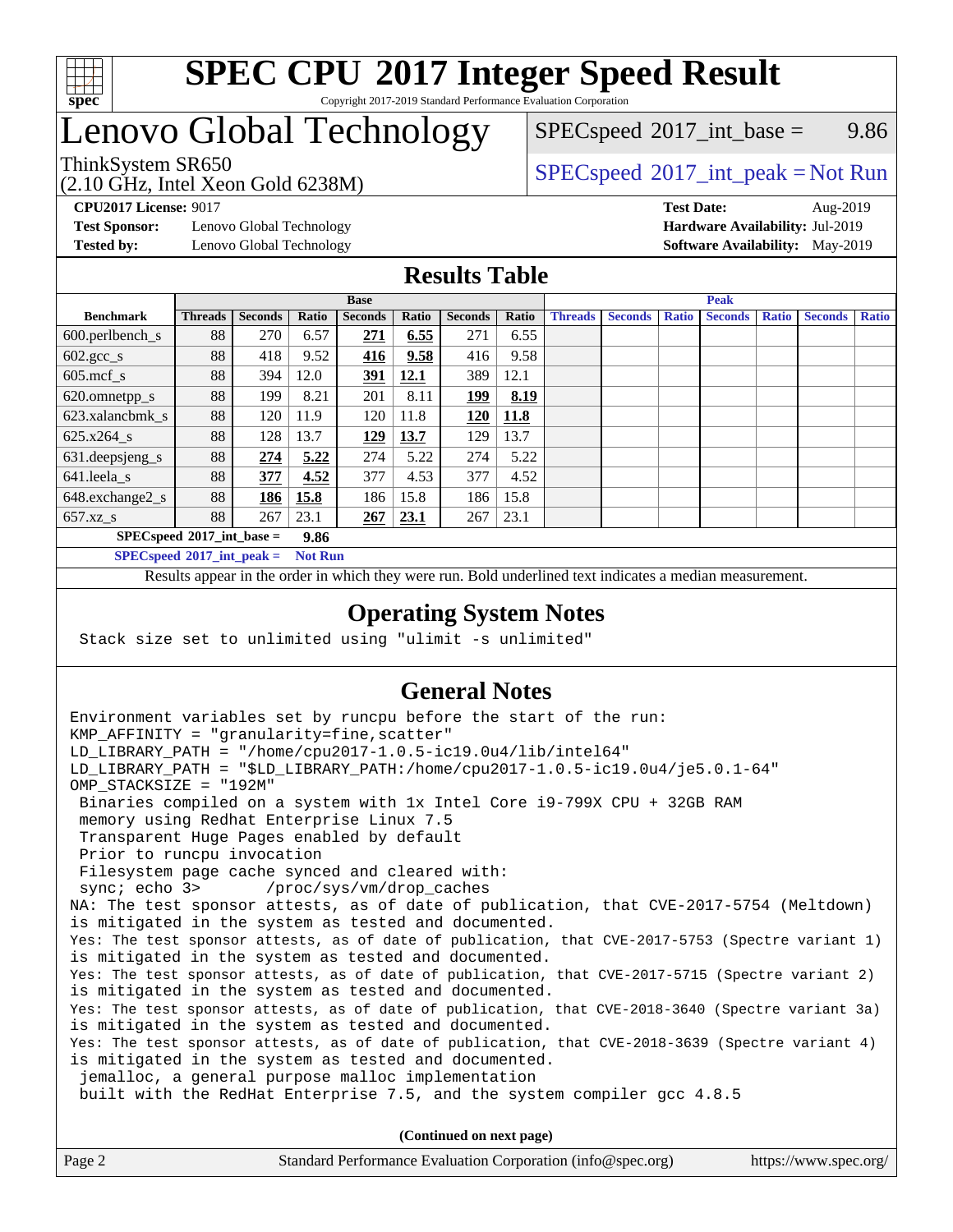

#### **[SPEC CPU](http://www.spec.org/auto/cpu2017/Docs/result-fields.html#SPECCPU2017IntegerSpeedResult)[2017 Integer Speed Result](http://www.spec.org/auto/cpu2017/Docs/result-fields.html#SPECCPU2017IntegerSpeedResult)** Copyright 2017-2019 Standard Performance Evaluation Corporation

# Lenovo Global Technology

ThinkSystem SR650<br>  $SPECspeed^{\circ}2017\_int\_peak = Not Run$  $SPECspeed^{\circ}2017\_int\_peak = Not Run$  $SPECspeed^{\circ}2017\_int\_base =$  $SPECspeed^{\circ}2017\_int\_base =$  9.86

(2.10 GHz, Intel Xeon Gold 6238M)

**[Test Sponsor:](http://www.spec.org/auto/cpu2017/Docs/result-fields.html#TestSponsor)** Lenovo Global Technology **[Hardware Availability:](http://www.spec.org/auto/cpu2017/Docs/result-fields.html#HardwareAvailability)** Jul-2019 **[Tested by:](http://www.spec.org/auto/cpu2017/Docs/result-fields.html#Testedby)** Lenovo Global Technology **[Software Availability:](http://www.spec.org/auto/cpu2017/Docs/result-fields.html#SoftwareAvailability)** May-2019

**[CPU2017 License:](http://www.spec.org/auto/cpu2017/Docs/result-fields.html#CPU2017License)** 9017 **[Test Date:](http://www.spec.org/auto/cpu2017/Docs/result-fields.html#TestDate)** Aug-2019

#### **[General Notes \(Continued\)](http://www.spec.org/auto/cpu2017/Docs/result-fields.html#GeneralNotes)**

sources available from jemalloc.net or <https://github.com/jemalloc/jemalloc/releases>

#### **[Platform Notes](http://www.spec.org/auto/cpu2017/Docs/result-fields.html#PlatformNotes)**

Page 3 Standard Performance Evaluation Corporation [\(info@spec.org\)](mailto:info@spec.org) <https://www.spec.org/> BIOS configuration: Choose Operating Mode set to Maximum Performance Choose Operating Mode set to Custom Mode C-States set to Legacy Sysinfo program /home/cpu2017-1.0.5-ic19.0u4/bin/sysinfo Rev: r5974 of 2018-05-19 9bcde8f2999c33d61f64985e45859ea9 running on linux-gf3m Thu Aug 29 14:35:02 2019 SUT (System Under Test) info as seen by some common utilities. For more information on this section, see <https://www.spec.org/cpu2017/Docs/config.html#sysinfo> From /proc/cpuinfo model name : Intel(R) Xeon(R) Gold 6238M CPU @ 2.10GHz 2 "physical id"s (chips) 88 "processors" cores, siblings (Caution: counting these is hw and system dependent. The following excerpts from /proc/cpuinfo might not be reliable. Use with caution.) cpu cores : 22 siblings : 44 physical 0: cores 0 1 2 3 4 5 8 9 10 11 12 16 17 18 19 20 21 24 25 26 27 28 physical 1: cores 0 1 2 3 4 5 8 9 10 11 12 16 17 18 19 20 21 24 25 26 27 28 From lscpu: Architecture: x86\_64 CPU op-mode(s): 32-bit, 64-bit Byte Order: Little Endian  $CPU(s):$  88 On-line CPU(s) list: 0-87 Thread(s) per core: 2 Core(s) per socket: 22 Socket(s): 2 NUMA node(s): 2 Vendor ID: GenuineIntel CPU family: 6 Model: 85 Model name: Intel(R) Xeon(R) Gold 6238M CPU @ 2.10GHz Stepping: 7 CPU MHz: 2100.000 CPU max MHz: 3700.0000 CPU min MHz: 1000.0000 BogoMIPS: 4200.00 **(Continued on next page)**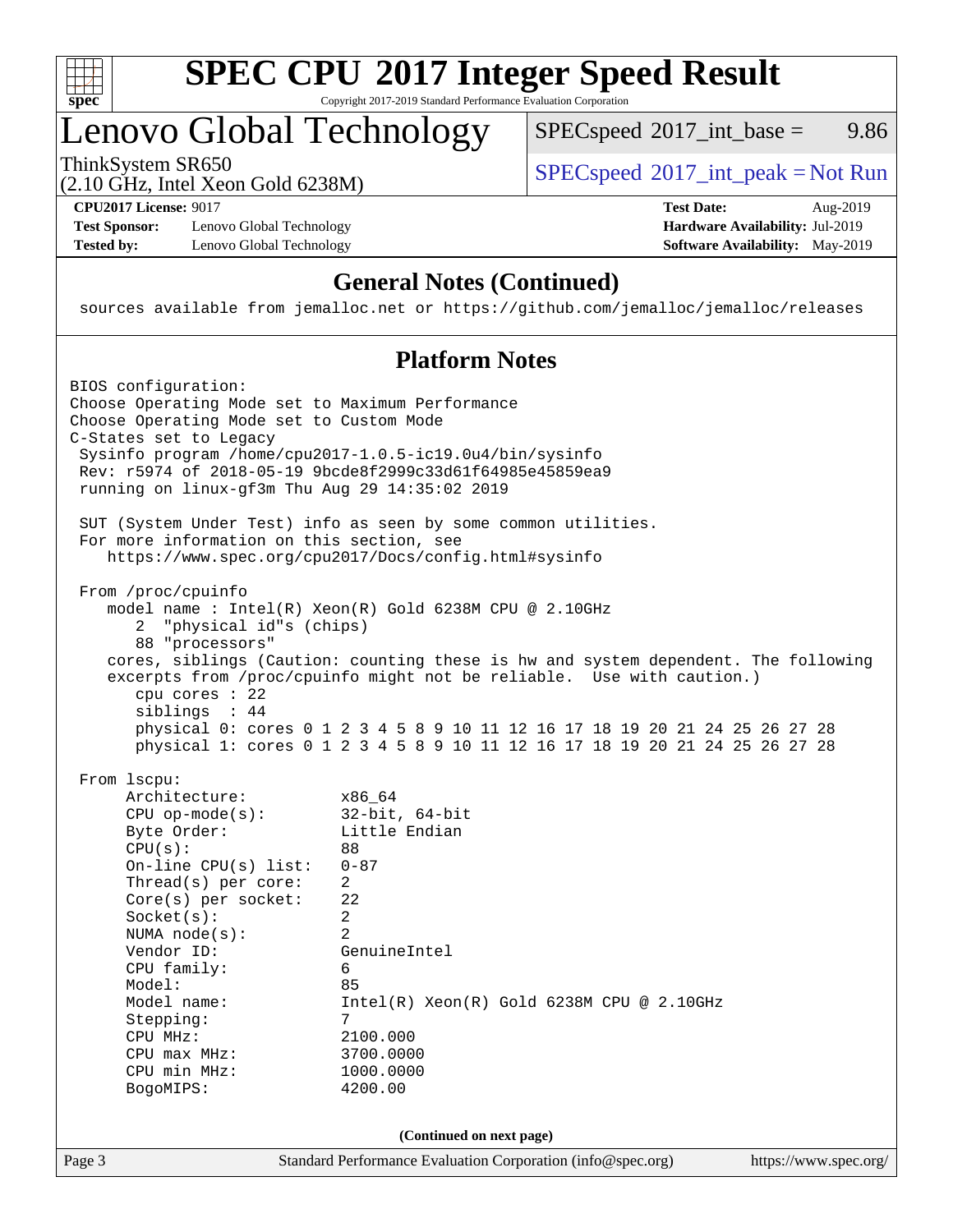

# **[SPEC CPU](http://www.spec.org/auto/cpu2017/Docs/result-fields.html#SPECCPU2017IntegerSpeedResult)[2017 Integer Speed Result](http://www.spec.org/auto/cpu2017/Docs/result-fields.html#SPECCPU2017IntegerSpeedResult)**

Copyright 2017-2019 Standard Performance Evaluation Corporation

Lenovo Global Technology

 $SPEC speed^{\circ}2017\_int\_base =$  9.86

(2.10 GHz, Intel Xeon Gold 6238M)

ThinkSystem SR650<br>  $SPEC speed^{\circ}2017\_int\_peak = Not Run$ 

#### **[CPU2017 License:](http://www.spec.org/auto/cpu2017/Docs/result-fields.html#CPU2017License)** 9017 **[Test Date:](http://www.spec.org/auto/cpu2017/Docs/result-fields.html#TestDate)** Aug-2019

**[Test Sponsor:](http://www.spec.org/auto/cpu2017/Docs/result-fields.html#TestSponsor)** Lenovo Global Technology **[Hardware Availability:](http://www.spec.org/auto/cpu2017/Docs/result-fields.html#HardwareAvailability)** Jul-2019 **[Tested by:](http://www.spec.org/auto/cpu2017/Docs/result-fields.html#Testedby)** Lenovo Global Technology **[Software Availability:](http://www.spec.org/auto/cpu2017/Docs/result-fields.html#SoftwareAvailability)** May-2019

#### **[Platform Notes \(Continued\)](http://www.spec.org/auto/cpu2017/Docs/result-fields.html#PlatformNotes)**

| Virtualization:         | $VT - x$          |
|-------------------------|-------------------|
| $L1d$ cache:            | 32K               |
| Lli cache:              | 32K               |
| $L2$ cache:             | 1024K             |
| $L3$ cache:             | 30976K            |
| NUMA $node0$ $CPU(s)$ : | $0 - 21, 44 - 65$ |
| NUMA nodel CPU(s):      | $22 - 43,66 - 87$ |
| Flags:                  | fpu vme de pse    |

le pse tsc msr pae mce cx8 apic sep mtrr pge mca cmov pat pse36 clflush dts acpi mmx fxsr sse sse2 ss ht tm pbe syscall nx pdpe1gb rdtscp lm constant\_tsc art arch\_perfmon pebs bts rep\_good nopl xtopology nonstop\_tsc cpuid aperfmperf pni pclmulqdq dtes64 monitor ds\_cpl vmx smx est tm2 ssse3 sdbg fma cx16 xtpr pdcm pcid dca sse4\_1 sse4\_2 x2apic movbe popcnt tsc\_deadline\_timer aes xsave avx f16c rdrand lahf\_lm abm 3dnowprefetch cpuid\_fault epb cat\_l3 cdp\_l3 invpcid\_single intel\_ppin ssbd mba ibrs ibpb stibp tpr\_shadow vnmi flexpriority ept vpid fsgsbase tsc\_adjust bmi1 hle avx2 smep bmi2 erms invpcid rtm cqm mpx rdt\_a avx512f avx512dq rdseed adx smap clflushopt clwb intel\_pt avx512cd avx512bw avx512vl xsaveopt xsavec xgetbv1 xsaves cqm\_llc cqm\_occup\_llc cqm\_mbm\_total cqm\_mbm\_local dtherm ida arat pln pts pku ospke avx512\_vnni flush\_l1d arch\_capabilities

 /proc/cpuinfo cache data cache size : 30976 KB

 From numactl --hardware WARNING: a numactl 'node' might or might not correspond to a physical chip. available: 2 nodes (0-1) node 0 cpus: 0 1 2 3 4 5 6 7 8 9 10 11 12 13 14 15 16 17 18 19 20 21 44 45 46 47 48 49 50 51 52 53 54 55 56 57 58 59 60 61 62 63 64 65 node 0 size: 386625 MB node 0 free: 385071 MB node 1 cpus: 22 23 24 25 26 27 28 29 30 31 32 33 34 35 36 37 38 39 40 41 42 43 66 67 68 69 70 71 72 73 74 75 76 77 78 79 80 81 82 83 84 85 86 87 node 1 size: 387040 MB node 1 free: 386364 MB node distances: node 0 1 0: 10 21 1: 21 10 From /proc/meminfo MemTotal: 792234020 kB HugePages\_Total: 0 Hugepagesize: 2048 kB From /etc/\*release\* /etc/\*version\* SuSE-release:

 SUSE Linux Enterprise Server 12 (x86\_64) VERSION = 12

**(Continued on next page)**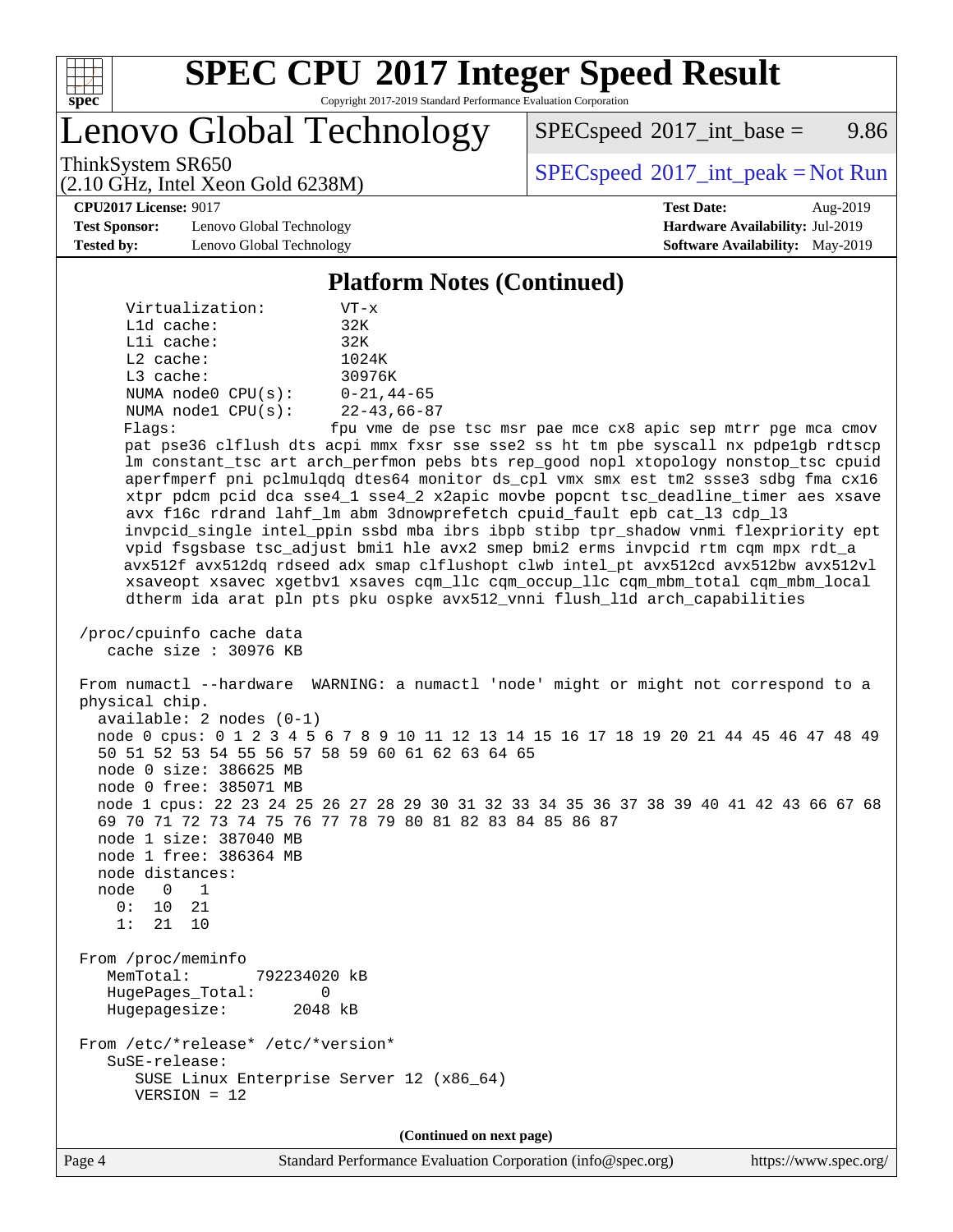

# **[SPEC CPU](http://www.spec.org/auto/cpu2017/Docs/result-fields.html#SPECCPU2017IntegerSpeedResult)[2017 Integer Speed Result](http://www.spec.org/auto/cpu2017/Docs/result-fields.html#SPECCPU2017IntegerSpeedResult)**

Copyright 2017-2019 Standard Performance Evaluation Corporation

# Lenovo Global Technology

 $SPECspeed^{\circ}2017\_int\_base =$  $SPECspeed^{\circ}2017\_int\_base =$  9.86

(2.10 GHz, Intel Xeon Gold 6238M)

ThinkSystem SR650<br>  $SPEC speed^{\circ}2017\_int\_peak = Not Run$ 

**[CPU2017 License:](http://www.spec.org/auto/cpu2017/Docs/result-fields.html#CPU2017License)** 9017 **[Test Date:](http://www.spec.org/auto/cpu2017/Docs/result-fields.html#TestDate)** Aug-2019

**[Test Sponsor:](http://www.spec.org/auto/cpu2017/Docs/result-fields.html#TestSponsor)** Lenovo Global Technology **[Hardware Availability:](http://www.spec.org/auto/cpu2017/Docs/result-fields.html#HardwareAvailability)** Jul-2019 **[Tested by:](http://www.spec.org/auto/cpu2017/Docs/result-fields.html#Testedby)** Lenovo Global Technology **[Software Availability:](http://www.spec.org/auto/cpu2017/Docs/result-fields.html#SoftwareAvailability)** May-2019

#### **[Platform Notes \(Continued\)](http://www.spec.org/auto/cpu2017/Docs/result-fields.html#PlatformNotes)**

Page 5 Standard Performance Evaluation Corporation [\(info@spec.org\)](mailto:info@spec.org) <https://www.spec.org/> PATCHLEVEL = 4 # This file is deprecated and will be removed in a future service pack or release. # Please check /etc/os-release for details about this release. os-release: NAME="SLES" VERSION="12-SP4" VERSION\_ID="12.4" PRETTY\_NAME="SUSE Linux Enterprise Server 12 SP4" ID="sles" ANSI\_COLOR="0;32" CPE\_NAME="cpe:/o:suse:sles:12:sp4" uname -a: Linux linux-gf3m 4.12.14-94.41-default #1 SMP Wed Oct 31 12:25:04 UTC 2018 (3090901) x86\_64 x86\_64 x86\_64 GNU/Linux Kernel self-reported vulnerability status: CVE-2017-5754 (Meltdown): Not affected CVE-2017-5753 (Spectre variant 1): Mitigation: \_\_user pointer sanitization CVE-2017-5715 (Spectre variant 2): Mitigation: Indirect Branch Restricted Speculation, IBPB, IBRS\_FW run-level 3 Aug 29 10:37 SPEC is set to: /home/cpu2017-1.0.5-ic19.0u4 Filesystem Type Size Used Avail Use% Mounted on /dev/sda2 btrfs 744G 43G 702G 6% /home Additional information from dmidecode follows. WARNING: Use caution when you interpret this section. The 'dmidecode' program reads system data which is "intended to allow hardware to be accurately determined", but the intent may not be met, as there are frequent changes to hardware, firmware, and the "DMTF SMBIOS" standard. BIOS Lenovo -[IVE141E-2.30]- 07/02/2019 Memory: 24x Samsung M393A4K40CB2-CVF 32 GB 2 rank 2933 (End of data from sysinfo program) **[Compiler Version Notes](http://www.spec.org/auto/cpu2017/Docs/result-fields.html#CompilerVersionNotes)** ============================================================================== C | 600.perlbench\_s(base) 602.gcc\_s(base) 605.mcf\_s(base) | 625.x264\_s(base) 657.xz\_s(base) ------------------------------------------------------------------------------ Intel(R) C Intel(R) 64 Compiler for applications running on Intel(R)  $64$ , **(Continued on next page)**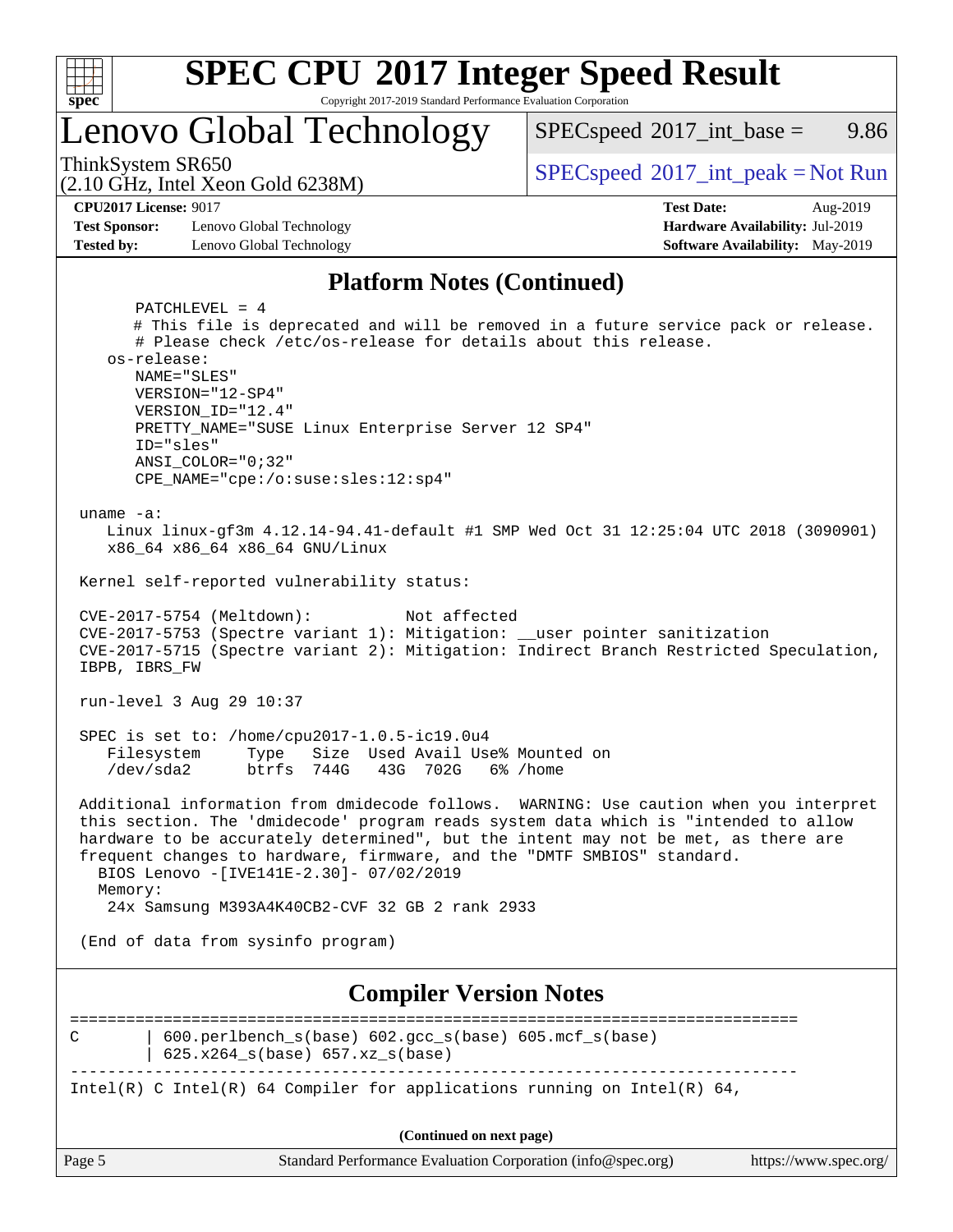

# **[SPEC CPU](http://www.spec.org/auto/cpu2017/Docs/result-fields.html#SPECCPU2017IntegerSpeedResult)[2017 Integer Speed Result](http://www.spec.org/auto/cpu2017/Docs/result-fields.html#SPECCPU2017IntegerSpeedResult)**

Copyright 2017-2019 Standard Performance Evaluation Corporation

# Lenovo Global Technology

 $SPEC speed^{\circ}2017\_int\_base =$  9.86

(2.10 GHz, Intel Xeon Gold 6238M)

ThinkSystem SR650<br>  $\begin{array}{c}\n\text{SPEC speed} \text{?}2017\_int\_peak = Not Run \\
\text{CHz\_Total Yes} = \text{Gold }6238M\n\end{array}$ 

**[Test Sponsor:](http://www.spec.org/auto/cpu2017/Docs/result-fields.html#TestSponsor)** Lenovo Global Technology **[Hardware Availability:](http://www.spec.org/auto/cpu2017/Docs/result-fields.html#HardwareAvailability)** Jul-2019 **[Tested by:](http://www.spec.org/auto/cpu2017/Docs/result-fields.html#Testedby)** Lenovo Global Technology **[Software Availability:](http://www.spec.org/auto/cpu2017/Docs/result-fields.html#SoftwareAvailability)** May-2019

**[CPU2017 License:](http://www.spec.org/auto/cpu2017/Docs/result-fields.html#CPU2017License)** 9017 **[Test Date:](http://www.spec.org/auto/cpu2017/Docs/result-fields.html#TestDate)** Aug-2019

### **[Compiler Version Notes \(Continued\)](http://www.spec.org/auto/cpu2017/Docs/result-fields.html#CompilerVersionNotes)**

|       | Version 19.0.4.227 Build 20190416<br>Copyright (C) 1985-2019 Intel Corporation. All rights reserved.<br>_____________________________________                                          |
|-------|----------------------------------------------------------------------------------------------------------------------------------------------------------------------------------------|
| $C++$ | 620.omnetpp s(base) 623.xalancbmk s(base) 631.deepsjeng s(base)<br>$641.$ leela $s(base)$                                                                                              |
|       | Intel(R) $C++$ Intel(R) 64 Compiler for applications running on Intel(R) 64,<br>Version 19.0.4.227 Build 20190416<br>Copyright (C) 1985-2019 Intel Corporation. All rights reserved.   |
|       | Fortran   $648$ . exchange $2_s$ (base)                                                                                                                                                |
|       | Intel(R) Fortran Intel(R) 64 Compiler for applications running on Intel(R)<br>64, Version 19.0.4.227 Build 20190416<br>Copyright (C) 1985-2019 Intel Corporation. All rights reserved. |

## **[Base Compiler Invocation](http://www.spec.org/auto/cpu2017/Docs/result-fields.html#BaseCompilerInvocation)**

[C benchmarks](http://www.spec.org/auto/cpu2017/Docs/result-fields.html#Cbenchmarks): [icc -m64 -std=c11](http://www.spec.org/cpu2017/results/res2019q3/cpu2017-20190902-17416.flags.html#user_CCbase_intel_icc_64bit_c11_33ee0cdaae7deeeab2a9725423ba97205ce30f63b9926c2519791662299b76a0318f32ddfffdc46587804de3178b4f9328c46fa7c2b0cd779d7a61945c91cd35)

[C++ benchmarks:](http://www.spec.org/auto/cpu2017/Docs/result-fields.html#CXXbenchmarks) [icpc -m64](http://www.spec.org/cpu2017/results/res2019q3/cpu2017-20190902-17416.flags.html#user_CXXbase_intel_icpc_64bit_4ecb2543ae3f1412ef961e0650ca070fec7b7afdcd6ed48761b84423119d1bf6bdf5cad15b44d48e7256388bc77273b966e5eb805aefd121eb22e9299b2ec9d9)

[Fortran benchmarks](http://www.spec.org/auto/cpu2017/Docs/result-fields.html#Fortranbenchmarks): [ifort -m64](http://www.spec.org/cpu2017/results/res2019q3/cpu2017-20190902-17416.flags.html#user_FCbase_intel_ifort_64bit_24f2bb282fbaeffd6157abe4f878425411749daecae9a33200eee2bee2fe76f3b89351d69a8130dd5949958ce389cf37ff59a95e7a40d588e8d3a57e0c3fd751)

# **[Base Portability Flags](http://www.spec.org/auto/cpu2017/Docs/result-fields.html#BasePortabilityFlags)**

 600.perlbench\_s: [-DSPEC\\_LP64](http://www.spec.org/cpu2017/results/res2019q3/cpu2017-20190902-17416.flags.html#b600.perlbench_s_basePORTABILITY_DSPEC_LP64) [-DSPEC\\_LINUX\\_X64](http://www.spec.org/cpu2017/results/res2019q3/cpu2017-20190902-17416.flags.html#b600.perlbench_s_baseCPORTABILITY_DSPEC_LINUX_X64) 602.gcc\_s: [-DSPEC\\_LP64](http://www.spec.org/cpu2017/results/res2019q3/cpu2017-20190902-17416.flags.html#suite_basePORTABILITY602_gcc_s_DSPEC_LP64) 605.mcf\_s: [-DSPEC\\_LP64](http://www.spec.org/cpu2017/results/res2019q3/cpu2017-20190902-17416.flags.html#suite_basePORTABILITY605_mcf_s_DSPEC_LP64) 620.omnetpp\_s: [-DSPEC\\_LP64](http://www.spec.org/cpu2017/results/res2019q3/cpu2017-20190902-17416.flags.html#suite_basePORTABILITY620_omnetpp_s_DSPEC_LP64) 623.xalancbmk\_s: [-DSPEC\\_LP64](http://www.spec.org/cpu2017/results/res2019q3/cpu2017-20190902-17416.flags.html#suite_basePORTABILITY623_xalancbmk_s_DSPEC_LP64) [-DSPEC\\_LINUX](http://www.spec.org/cpu2017/results/res2019q3/cpu2017-20190902-17416.flags.html#b623.xalancbmk_s_baseCXXPORTABILITY_DSPEC_LINUX) 625.x264\_s: [-DSPEC\\_LP64](http://www.spec.org/cpu2017/results/res2019q3/cpu2017-20190902-17416.flags.html#suite_basePORTABILITY625_x264_s_DSPEC_LP64) 631.deepsjeng\_s: [-DSPEC\\_LP64](http://www.spec.org/cpu2017/results/res2019q3/cpu2017-20190902-17416.flags.html#suite_basePORTABILITY631_deepsjeng_s_DSPEC_LP64) 641.leela\_s: [-DSPEC\\_LP64](http://www.spec.org/cpu2017/results/res2019q3/cpu2017-20190902-17416.flags.html#suite_basePORTABILITY641_leela_s_DSPEC_LP64) 648.exchange2\_s: [-DSPEC\\_LP64](http://www.spec.org/cpu2017/results/res2019q3/cpu2017-20190902-17416.flags.html#suite_basePORTABILITY648_exchange2_s_DSPEC_LP64)

**(Continued on next page)**

Page 6 Standard Performance Evaluation Corporation [\(info@spec.org\)](mailto:info@spec.org) <https://www.spec.org/>